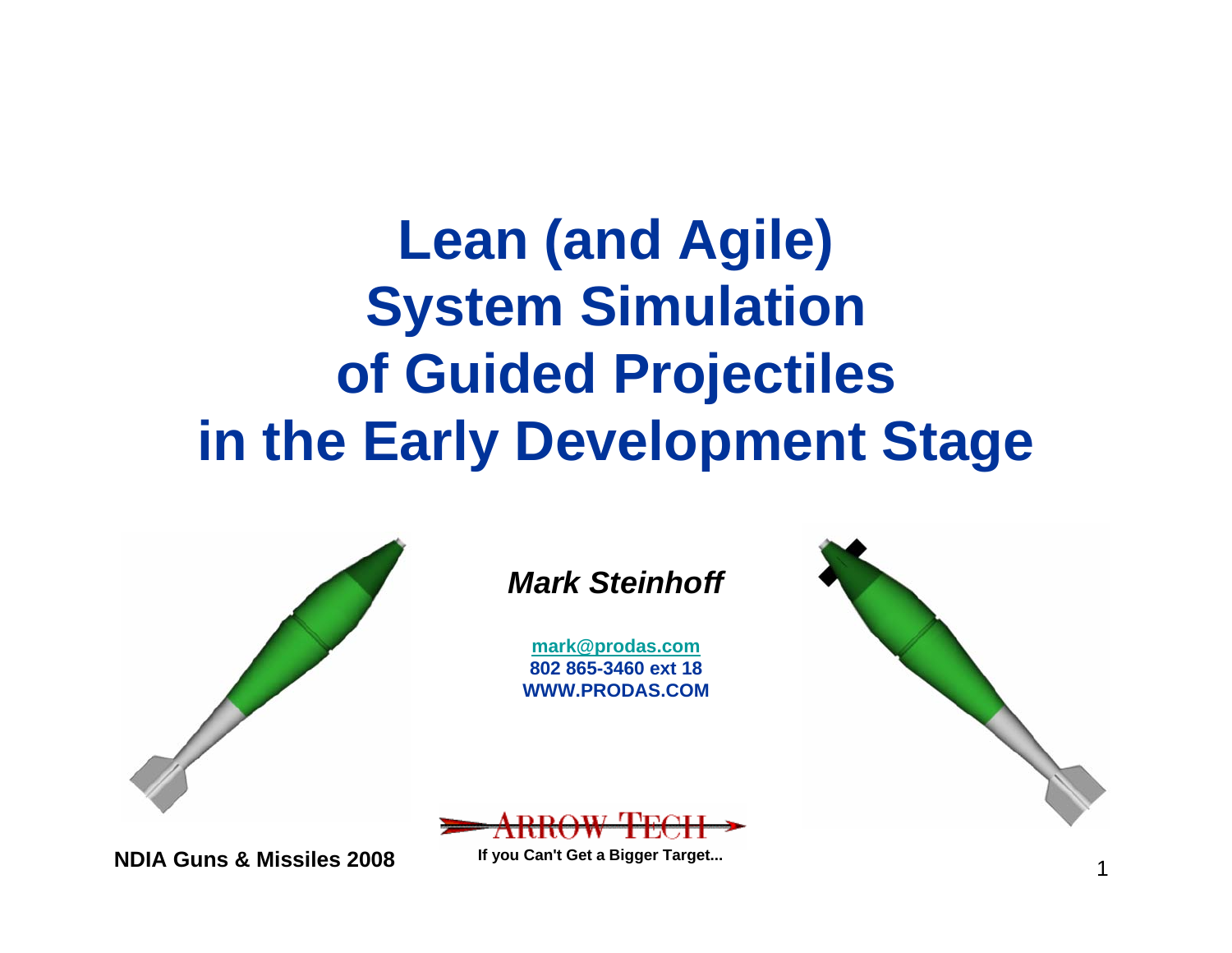### **Typical Guided Projectile Development Team**





**NDIA Guns & Missiles 2008**

 $\sim$  2 **If you Can't Get a Bigger Target...**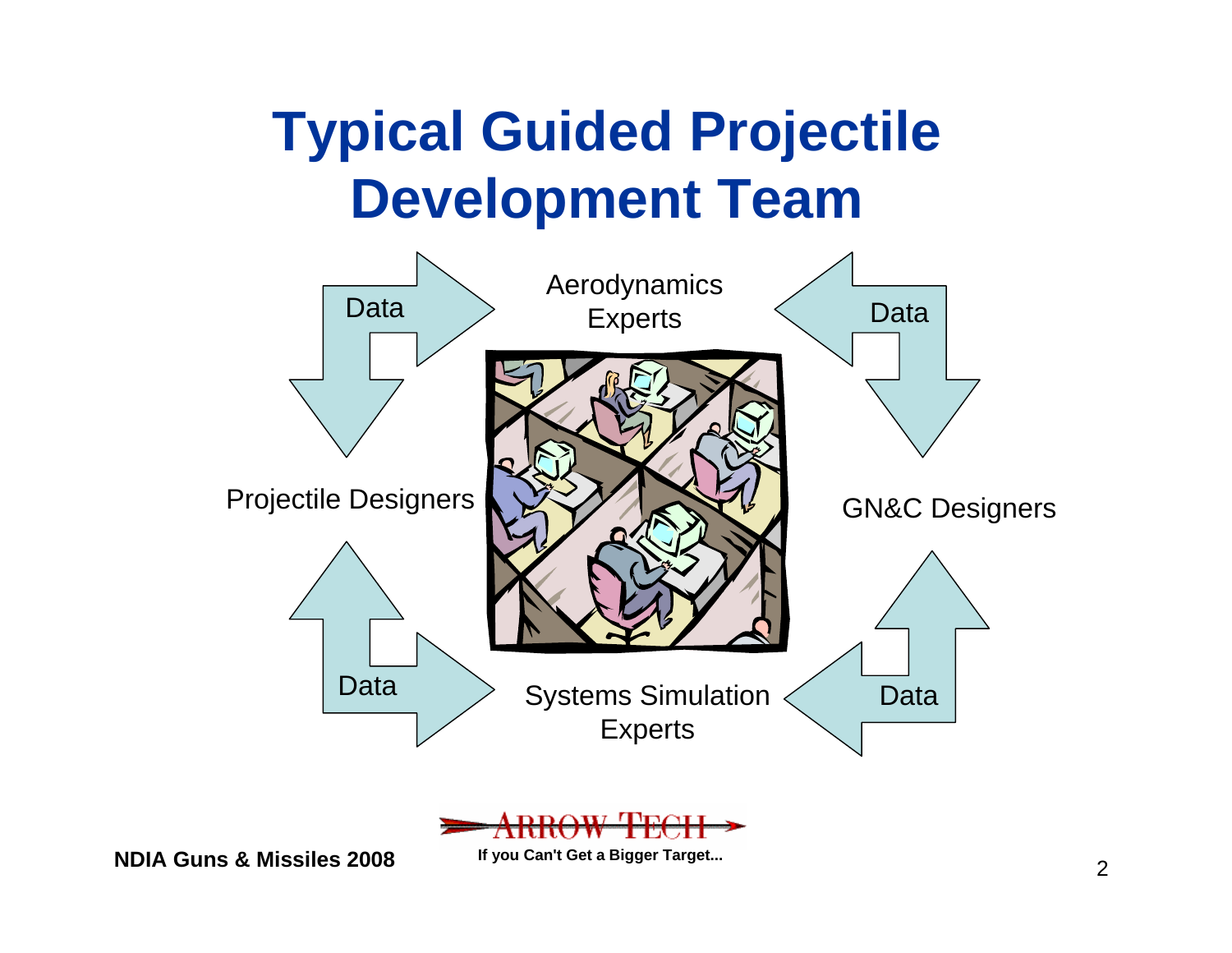# **Lean (and Agile) Concept**

- □ Standardize on a validated toolset
- Eliminate waste and add value
- **□ Streamline the process**



**NDIA Guns & Missiles 2008**

 $3^{3}$ **If you Can't Get a Bigger Target...**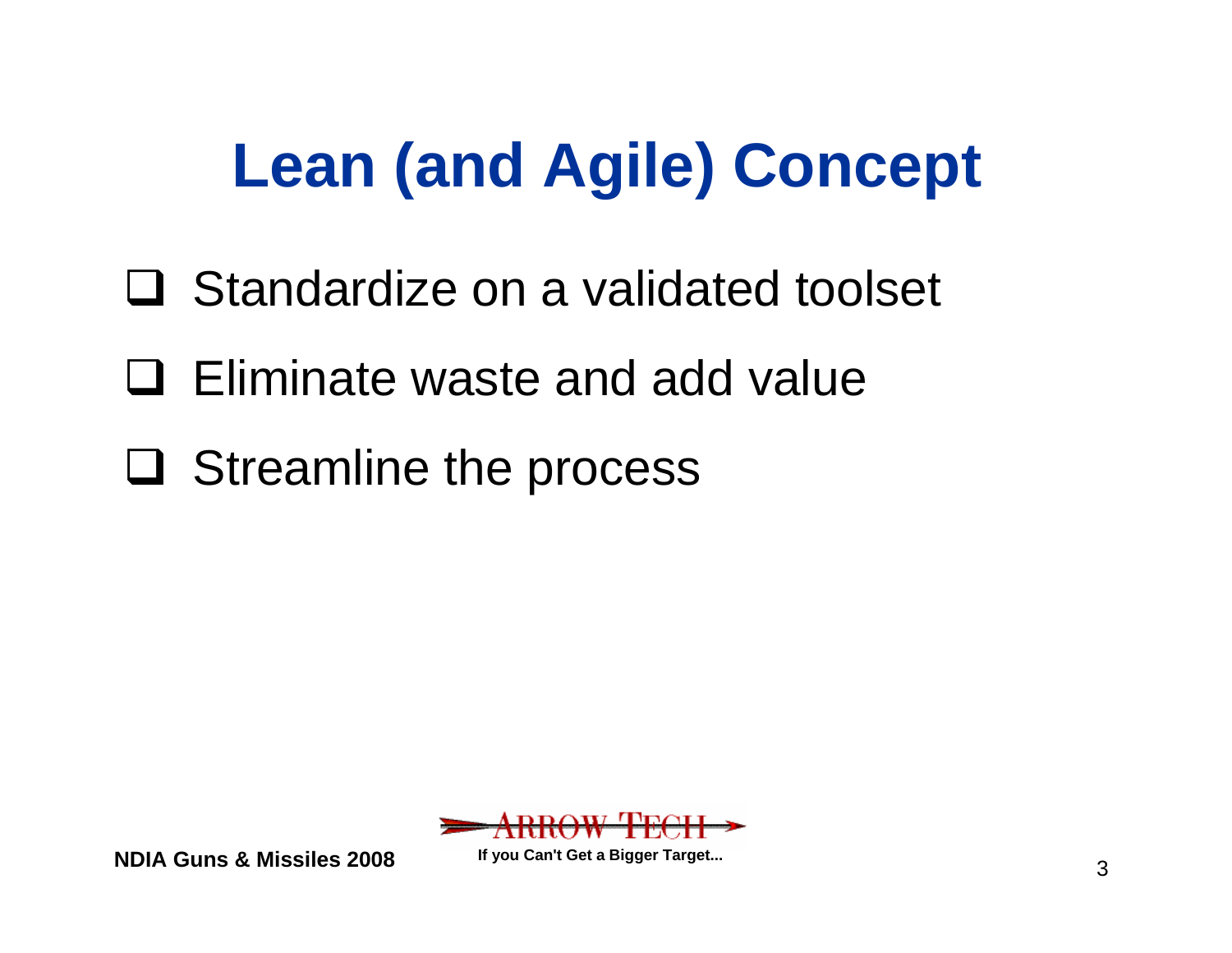# **Characteristics of the Toolset**

- $\Box$  Easy to use with common interface
- **□ Seamless data flow between applications**
- $\Box$  Industry standard algorithms to provide confidence in the results
- $\Box$  Easy to extract results for proposal support



**NDIA Guns & Missiles 2008**

 $\sim$  4 **If you Can't Get a Bigger Target...**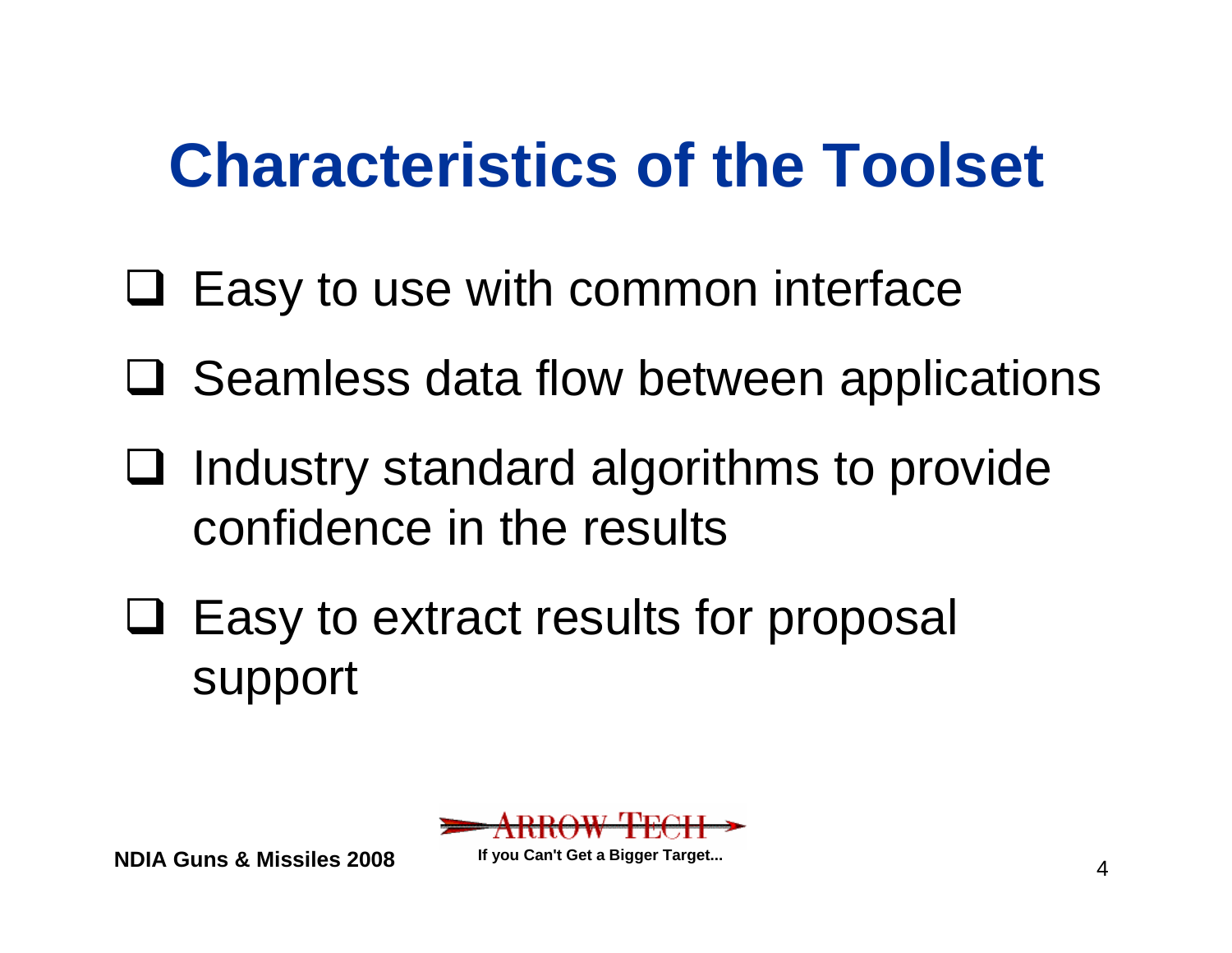# **Example Walk Through**

- □ Design a retrofit fuze to guide 81mm **Mortar** 
	- **Trade off control mechanisms**
	- **Trade off sensor options**
- **Q** Evaluation
	- **Range extension**
	- CEP





**NDIA Guns & Missiles 2008**

 $\frac{5}{5}$ **If you Can't Get a Bigger Target...**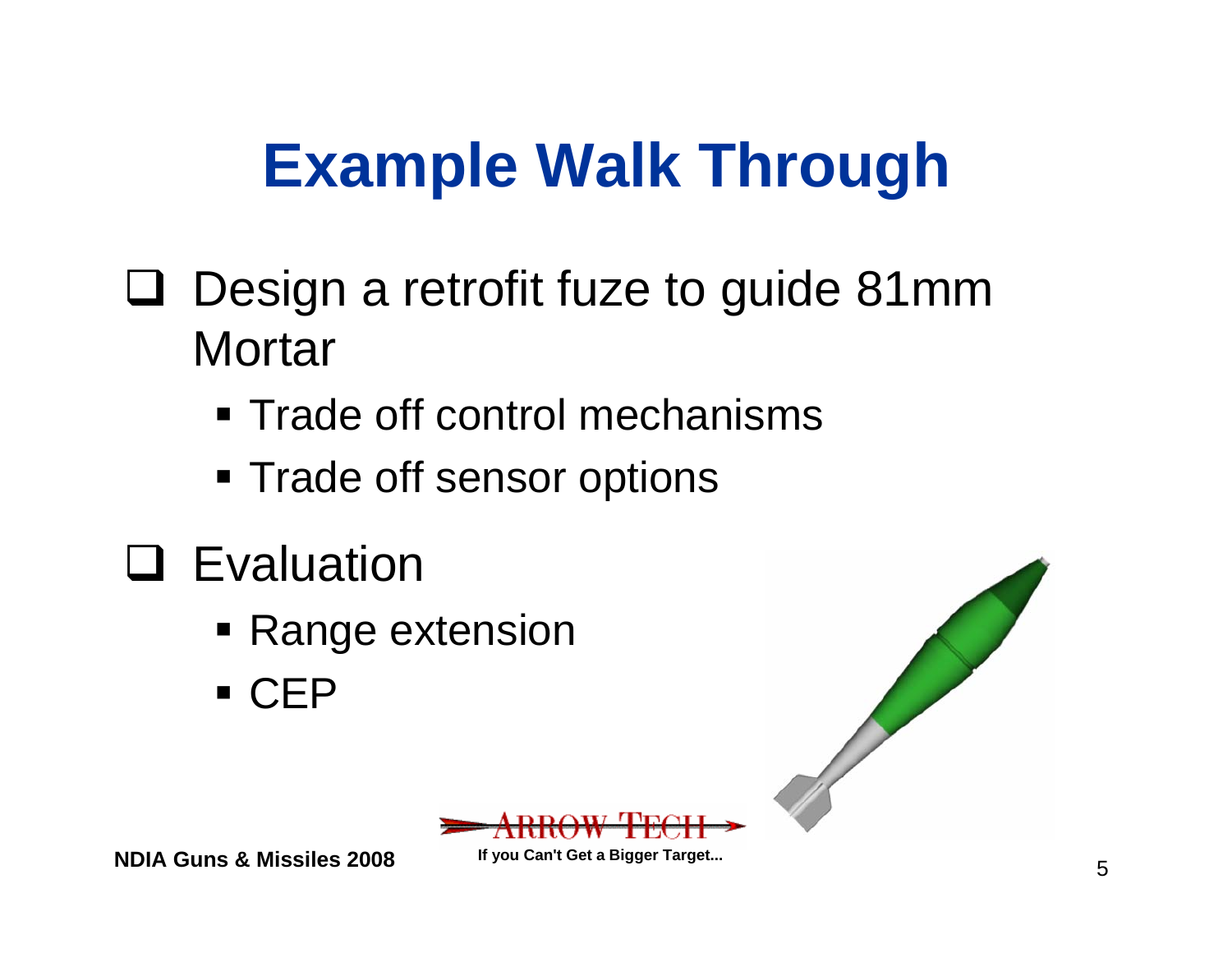# **Build the Model**

#### $\Box$ Multiple options

- $\blacksquare$ Build from scratch (1hr)
- $\mathbf{r}$ Modify existing (5 min)
- $\blacksquare$  Projectile Tracing Tool (15 min)
- $\blacksquare$  Import via DXF or IGES (30 min)









**NDIA Guns & Missiles 2008**

 $\sim$  6 **If you Can't Get a Bigger Target...**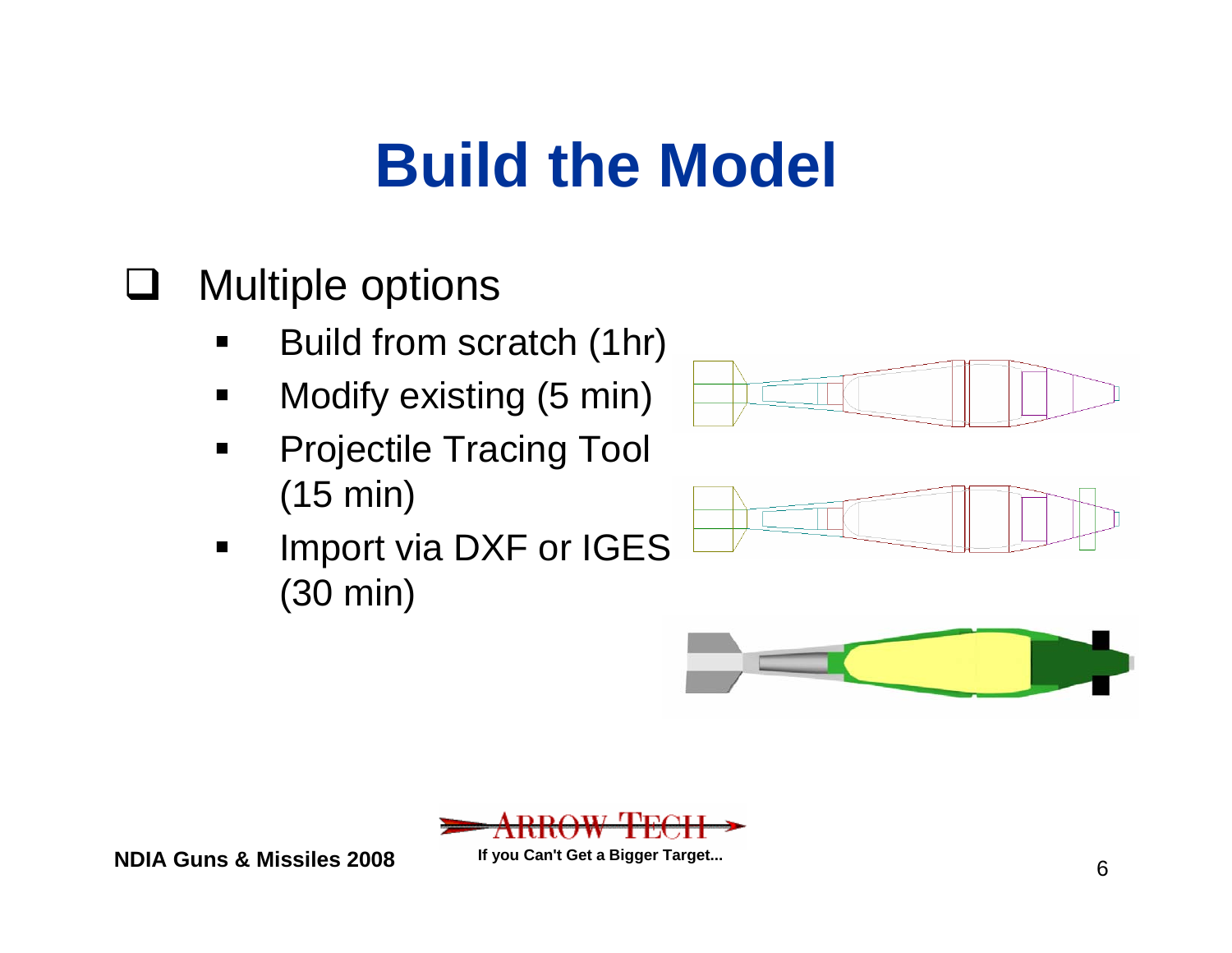# **Estimate Aerodynamics**

#### $\Box$ Multiple Estimators

- **Spinner by Arrow Tech**
- Finner based on DeJonge
- Missile DATCOM
- **NISL3 by Near**
- AP98 by NSWC





**NDIA Guns & Missiles 2008**

 $\sim$  7 **If you Can't Get a Bigger Target...**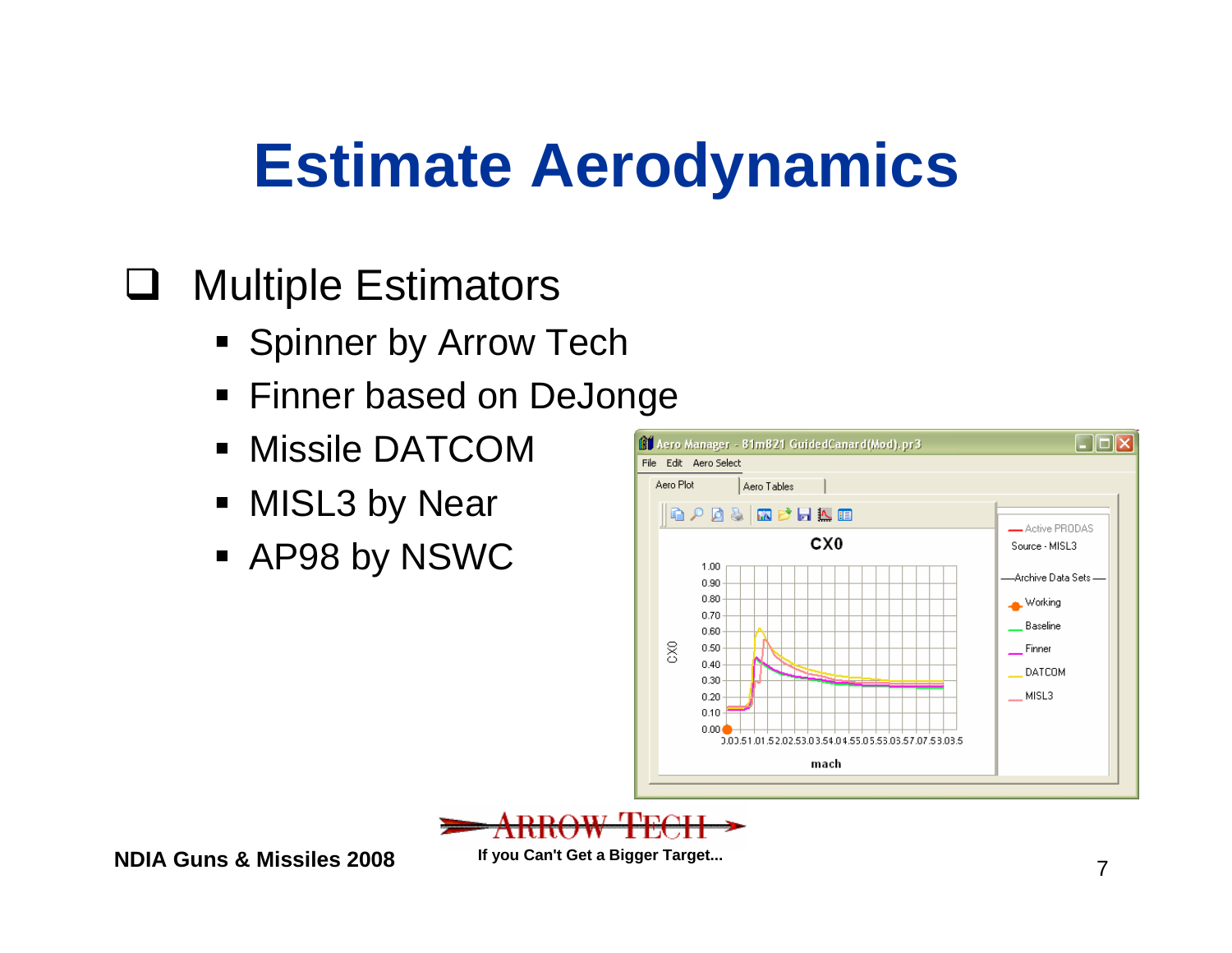# **Evaluate Aero Stability**

#### **Q** Stability Evaluation

- Baseline Static Margin 1.3 calibers
- With canards 0.45 calibers





**NDIA Guns & Missiles 2008**

 $\sim$  8 **If you Can't Get a Bigger Target...**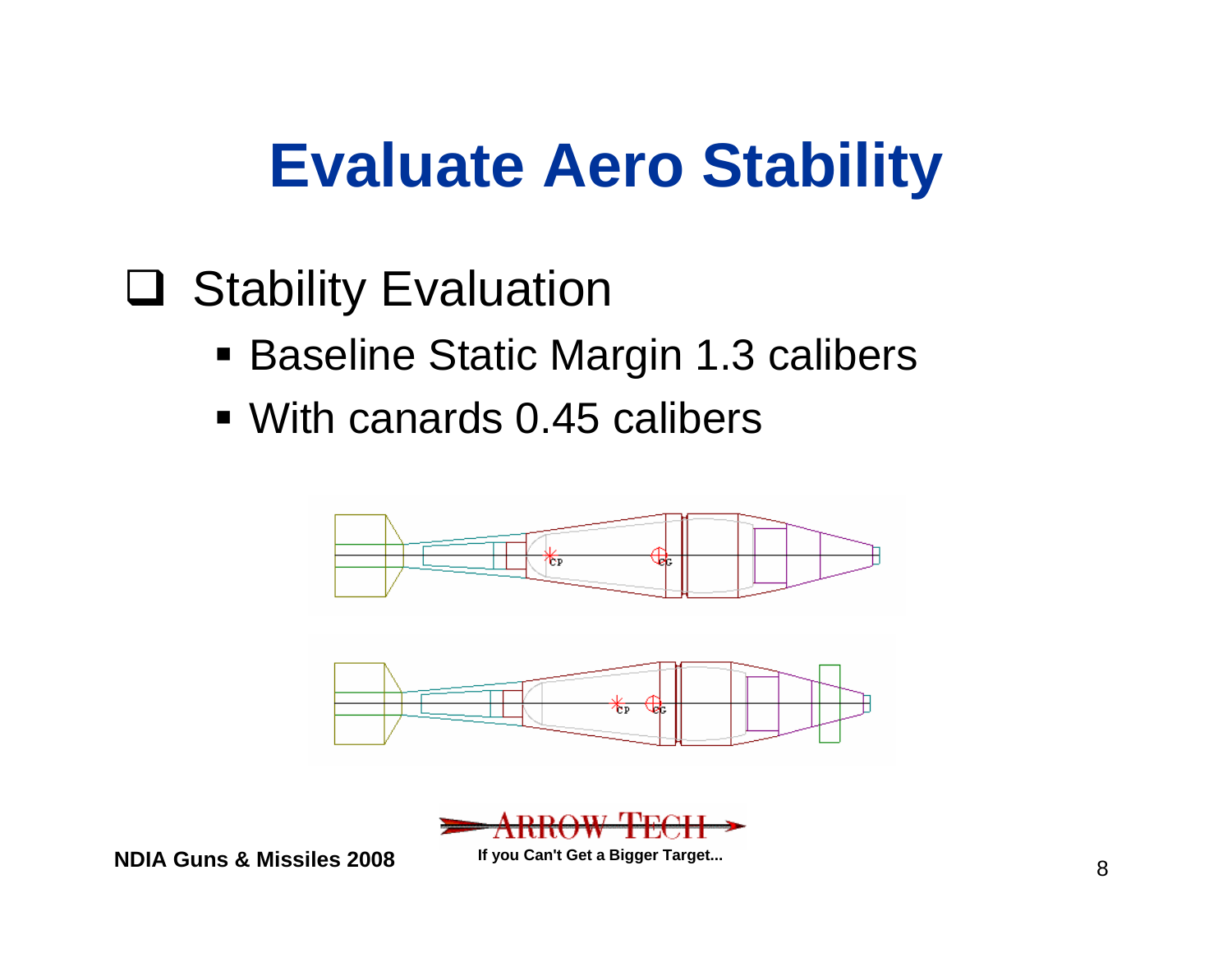# **Evaluate Control Authority**

#### Use CONTRAJ Module (Controlled Trajectory)

#### □ Trade off Squibs versus Canards





**NDIA Guns & Missiles 2008**

 $\sim$  9 **If you Can't Get a Bigger Target...**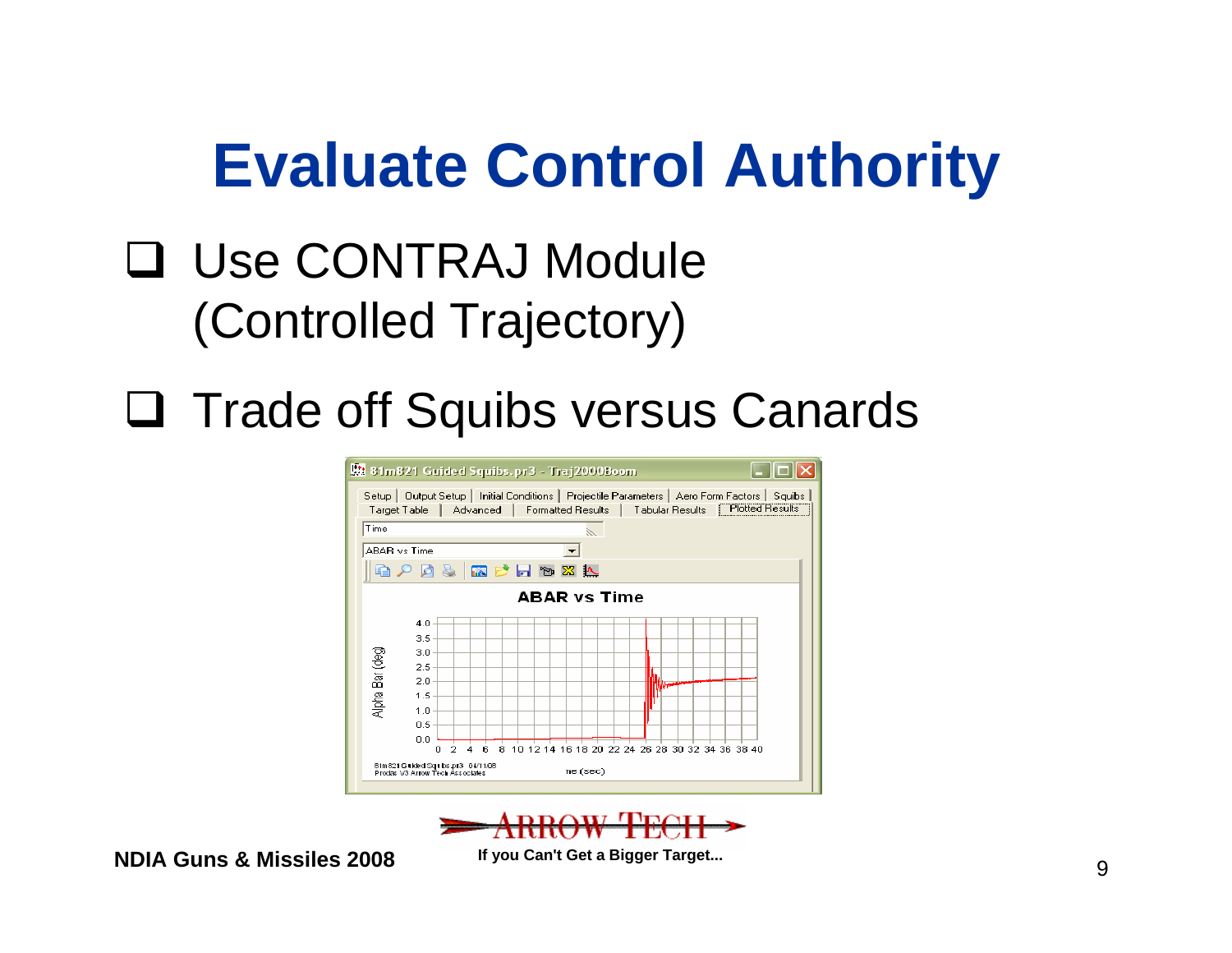### **Control Authority Results for this Example**

- $\Box$  Squibs at this location
	- Lots of Motion
	- **Small lateral movement**
- Canards
	- 50% more range
	- **Tremendous control** authority





**NDIA Guns & Missiles 2008**

 $10$ **If you Can't Get a Bigger Target...**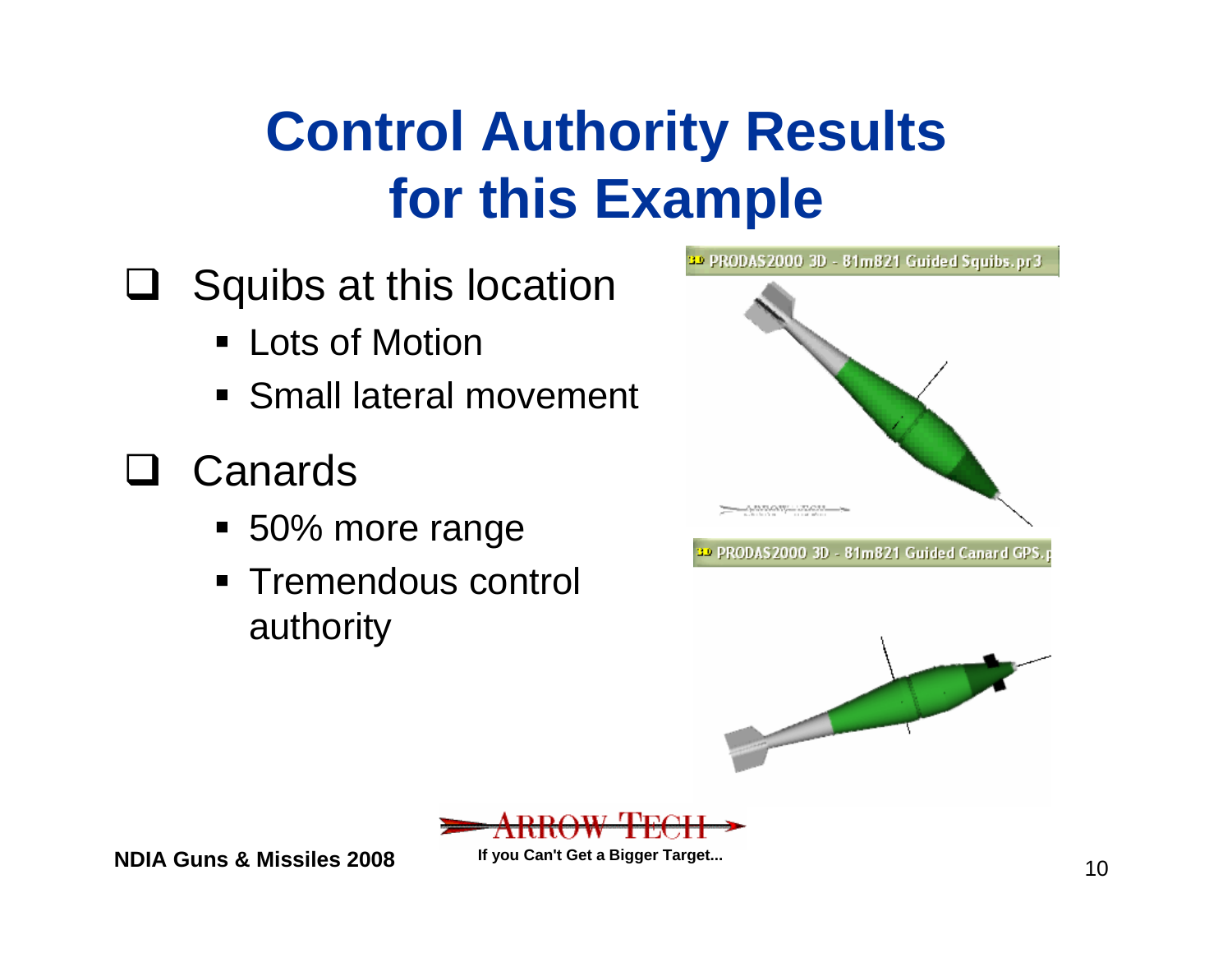# **Recap**

- □ Made two models based on an existing model
- $\Box$  Predicted the aerodynamics with three prediction codes
- Assessed aero stability of the modified shapes
- $\Box$  Evaluated control authority of squibs and canards
- **Q** Down selected the canard design

#### *Total time invested up to this point ~ 2 hours*



**NDIA Guns & Missiles 2008**

 $\sim$  11 **If you Can't Get a Bigger Target...**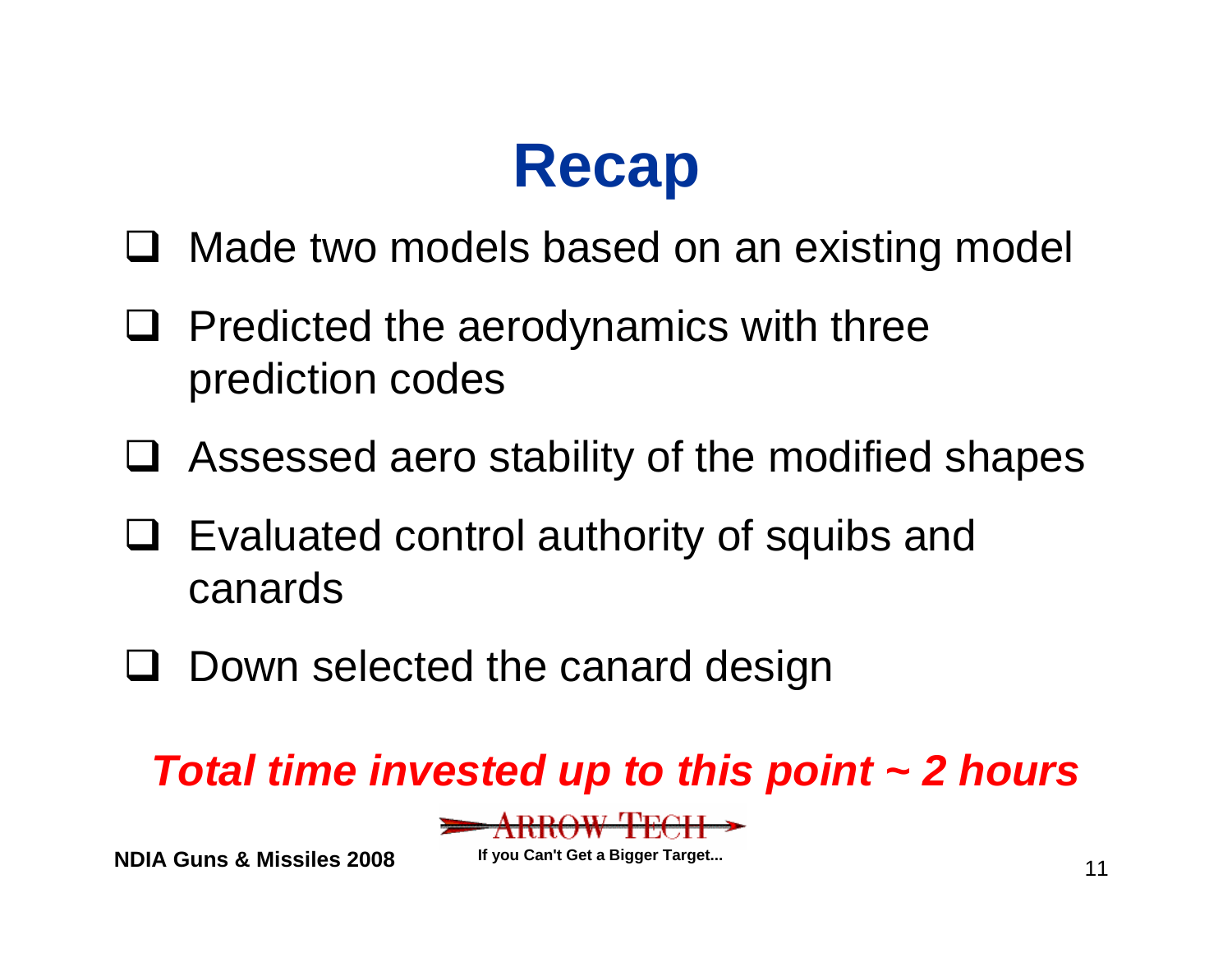# **Next Step - Simulation**

- **Q** Trajectory Codes
- System Effectiveness Simulation





**NDIA Guns & Missiles 2008**

 $\sim$  12 **If you Can't Get a Bigger Target...**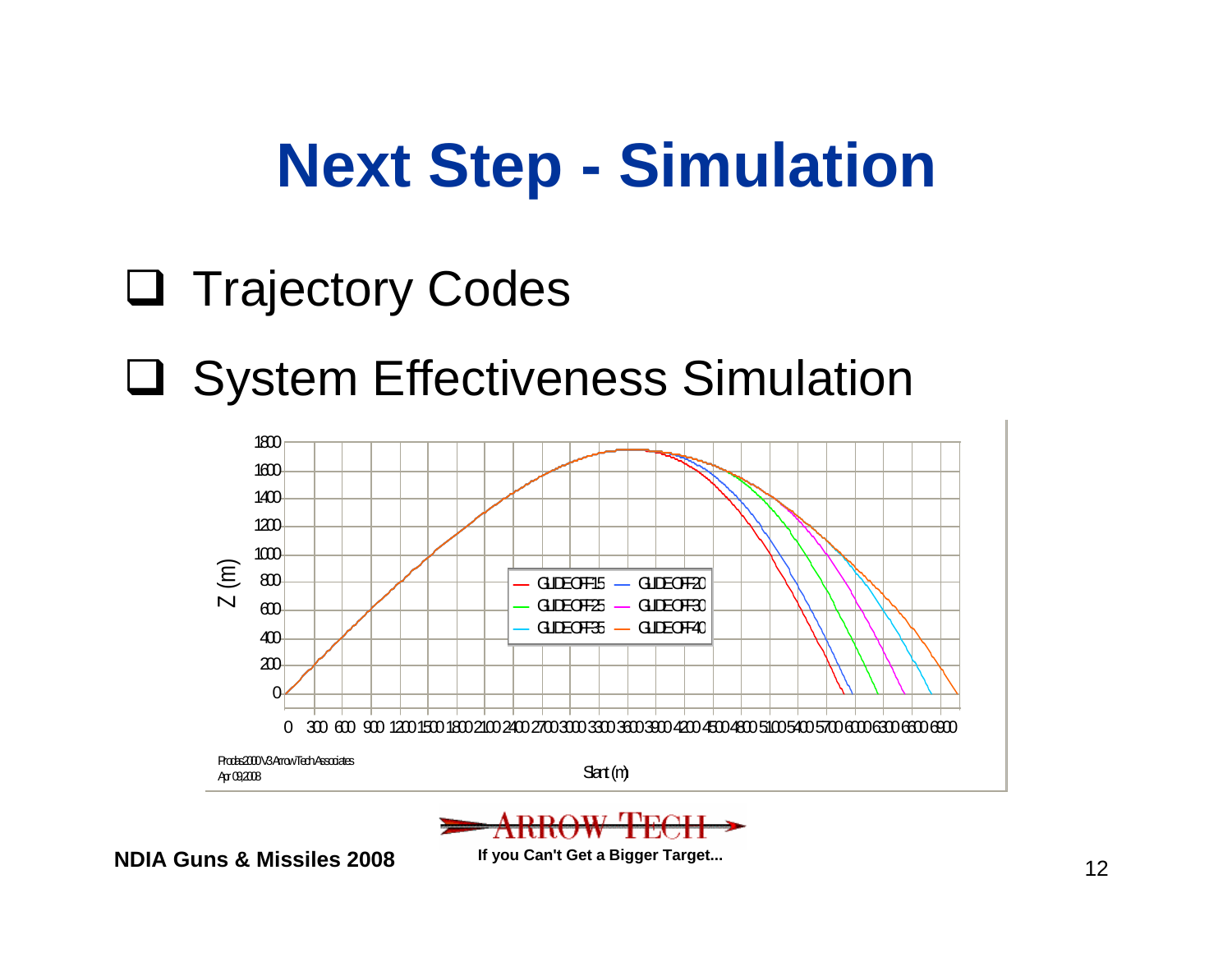## **The GN&C Prototype Module**

- $\Box$ Fully integrated 6DOF/GN&C Simulation
- □ Control with canards, squibs or generic forces
- $\Box$ Short learning curve w/ drag/drop FCS editor
- □ Control system can be coded in C or FORTRAN and linked at run time $|0|$  of  $|0|$   $|1|$   $|0|$   $|1|$   $|1|$   $|1|$





**NDIA Guns & Missiles 2008**

 $\sim$  13 **If you Can't Get a Bigger Target...**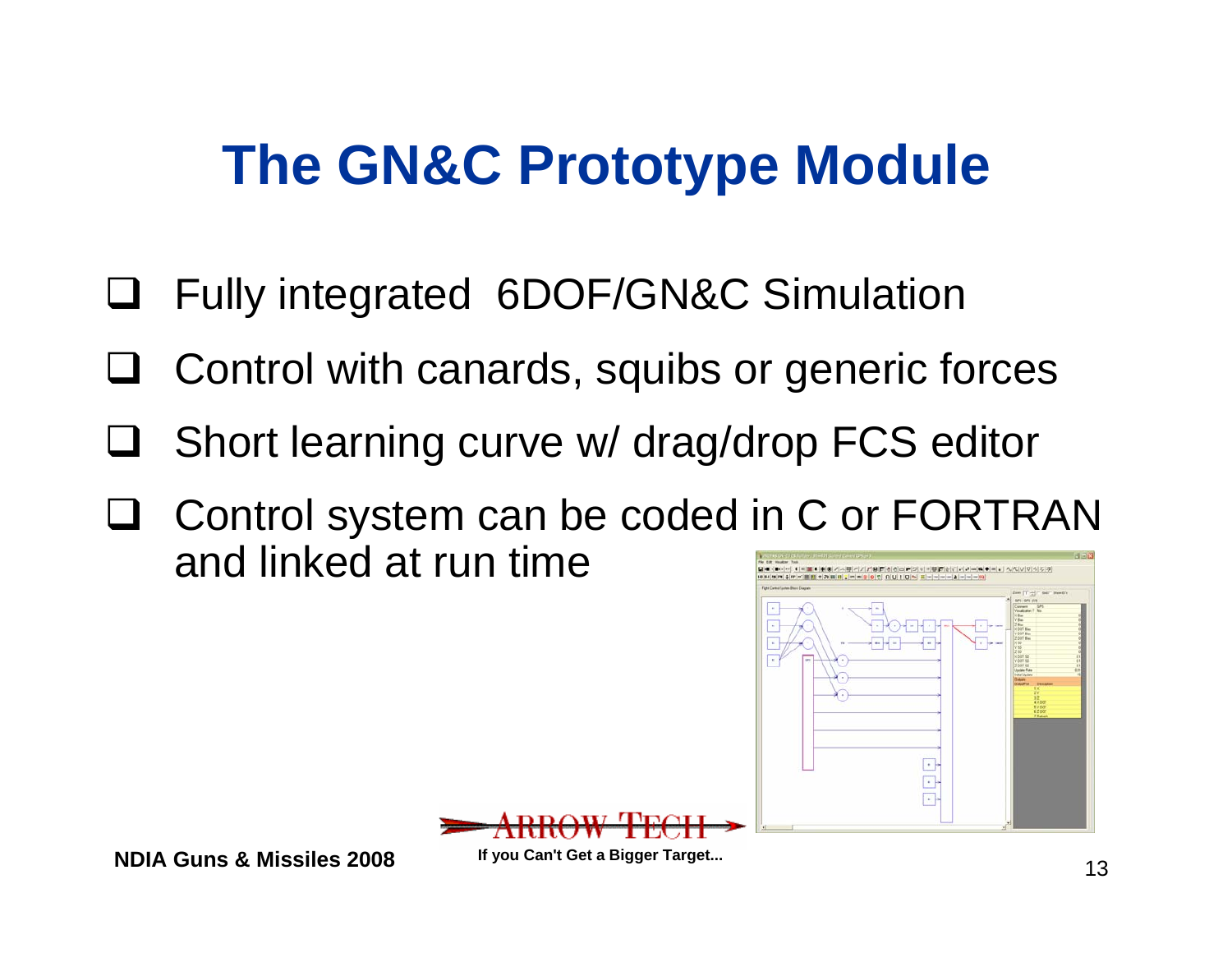## **Why use the GN&C Prototype Tool**

- Validated 6DOF that runs in real time or faster
- $\Box$ Intimately linked to the other tools
- $\Box$  Pre-built library of common projectile sensors and control surfaces
- $\Box$  Visualization modules can quickly produce reasonable marketing or training visuals



**NDIA Guns & Missiles 2008**

 $\sim$  14 **If you Can't Get a Bigger Target...**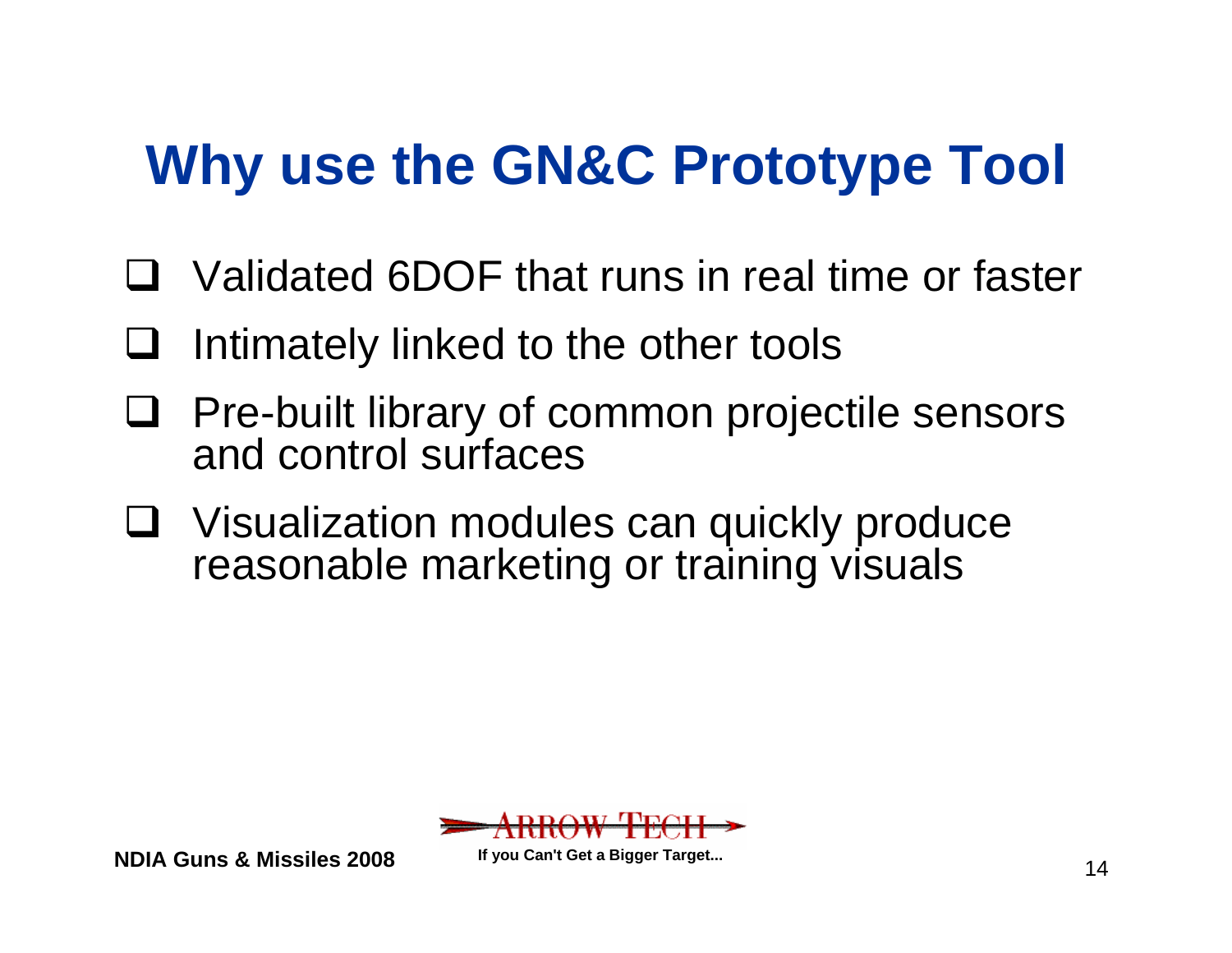# **Example Systems**



GPS guided Seeker guided



**NDIA Guns & Missiles 2008**

 $\sim$  15 **If you Can't Get a Bigger Target...**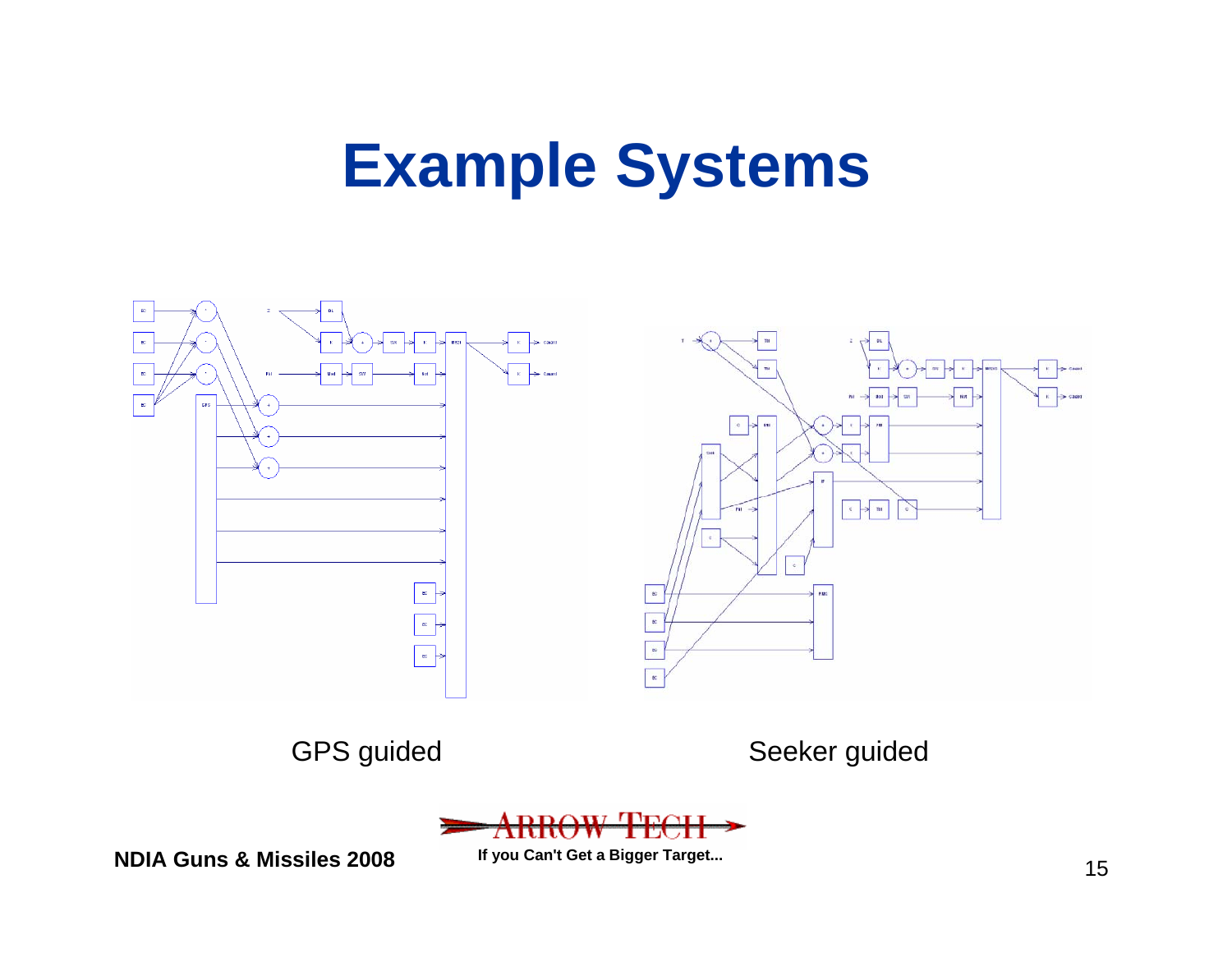#### **Guided System Effectiveness Simulation Error**





**NDIA Guns & Missiles 2008**

 $\sim$  16 **If you Can't Get a Bigger Target...**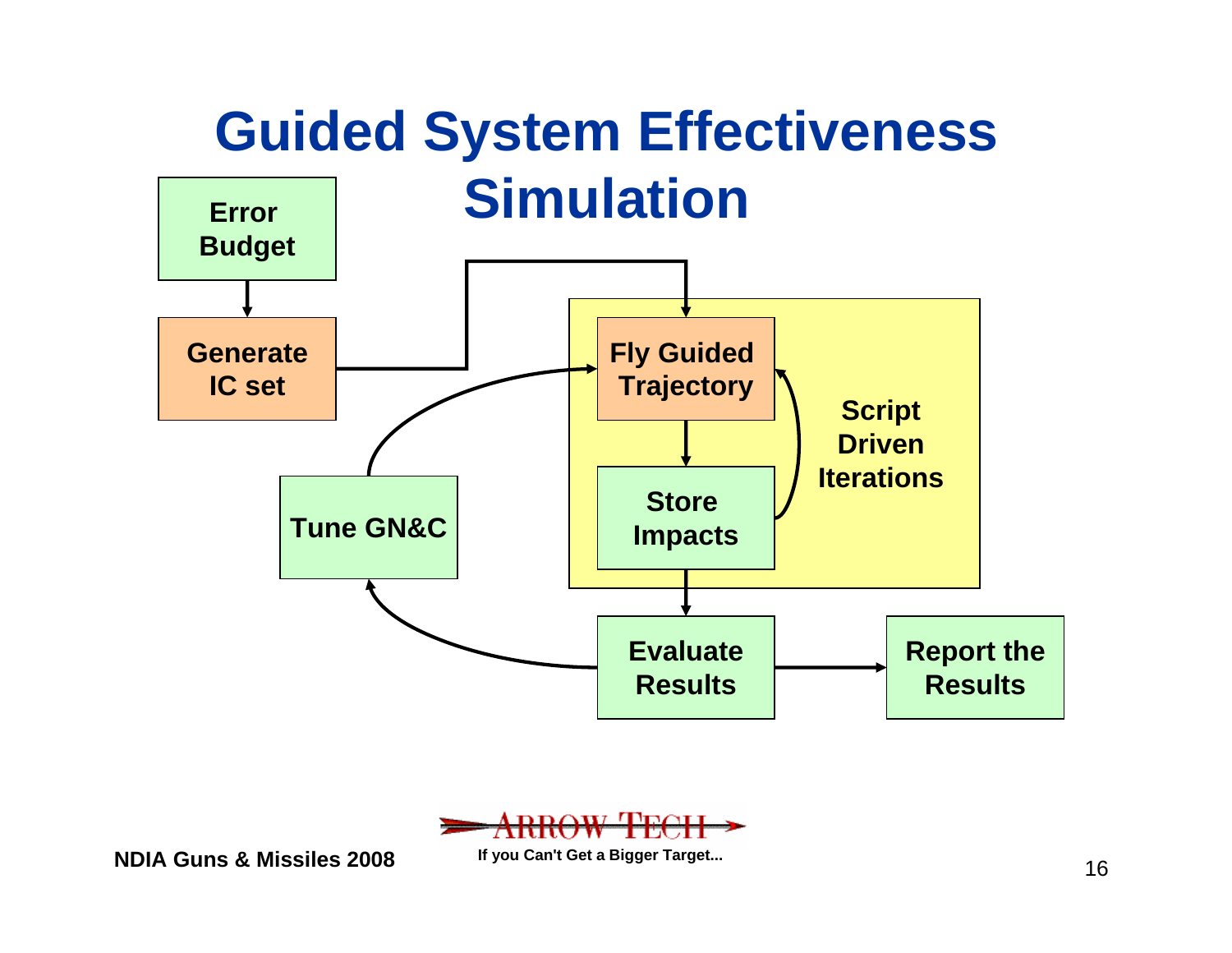### **Initial Conditions Generator Module**

- $\Box$  Generate error deltas from the error budget
- □ Delta plus nominal provide IC's for all of the subsequent runs
- □ Reality checked with ballistic projectile

| Setup M-M Errors   W-W Errors   R-R Errors   Formatted Results   Results Tables  <br><b>Ammunition</b><br>Fire Control -<br>Lift [%]<br>0.70<br>NBK Fire Cont. Error % (for<br>0.050<br>Indirect Fire Only)<br>Drag/Mass [%]<br>0.70<br>DFCS Fire Cont. Error (for<br>0.01<br>deg<br>$\lambda$<br>Direct Fire Only)<br>Thrust [%]<br>0.90<br>GPS Errors -<br>Muz. Vel. Error<br>3.00<br>$m/sec \searrow$<br><b>GPS Horizontal</b><br>0.000<br>m<br>$\lambda$<br><b>GPS</b> Vertical<br>0.000<br> m<br>$\Lambda$<br>All Errors Should Be Input As One Standard Deviation<br>Values<br><b>MET</b><br>Use this table to enter stale met data. Three columns in the results table will be filled with random draws for<br>future use.<br>- 6   ※   클룸  <br>马<br>e Ci<br>ø<br>0.5 hour<br>Altitude<br>Density %<br>Wind Vel<br>Temp %<br>$\blacktriangle$<br>Units<br>m/sec<br>$\mathbf{m}$<br>Red=Lock<br>2.01<br>200.0<br>0.85<br>0.69<br>500.0<br>0.55<br>1.37<br>0.48<br>0.38<br>1000.0<br>0.40<br>1.35<br>▼ | - 駿都 61m621 Guided Canard GPS.prd - SysSimGenerator |  | F PIA |  |  |
|-------------------------------------------------------------------------------------------------------------------------------------------------------------------------------------------------------------------------------------------------------------------------------------------------------------------------------------------------------------------------------------------------------------------------------------------------------------------------------------------------------------------------------------------------------------------------------------------------------------------------------------------------------------------------------------------------------------------------------------------------------------------------------------------------------------------------------------------------------------------------------------------------------------------------------------------------------------------------------------------------------------|-----------------------------------------------------|--|-------|--|--|
|                                                                                                                                                                                                                                                                                                                                                                                                                                                                                                                                                                                                                                                                                                                                                                                                                                                                                                                                                                                                             |                                                     |  |       |  |  |
|                                                                                                                                                                                                                                                                                                                                                                                                                                                                                                                                                                                                                                                                                                                                                                                                                                                                                                                                                                                                             |                                                     |  |       |  |  |
|                                                                                                                                                                                                                                                                                                                                                                                                                                                                                                                                                                                                                                                                                                                                                                                                                                                                                                                                                                                                             |                                                     |  |       |  |  |
|                                                                                                                                                                                                                                                                                                                                                                                                                                                                                                                                                                                                                                                                                                                                                                                                                                                                                                                                                                                                             |                                                     |  |       |  |  |
|                                                                                                                                                                                                                                                                                                                                                                                                                                                                                                                                                                                                                                                                                                                                                                                                                                                                                                                                                                                                             |                                                     |  |       |  |  |
|                                                                                                                                                                                                                                                                                                                                                                                                                                                                                                                                                                                                                                                                                                                                                                                                                                                                                                                                                                                                             |                                                     |  |       |  |  |
|                                                                                                                                                                                                                                                                                                                                                                                                                                                                                                                                                                                                                                                                                                                                                                                                                                                                                                                                                                                                             |                                                     |  |       |  |  |
|                                                                                                                                                                                                                                                                                                                                                                                                                                                                                                                                                                                                                                                                                                                                                                                                                                                                                                                                                                                                             |                                                     |  |       |  |  |
|                                                                                                                                                                                                                                                                                                                                                                                                                                                                                                                                                                                                                                                                                                                                                                                                                                                                                                                                                                                                             |                                                     |  |       |  |  |
|                                                                                                                                                                                                                                                                                                                                                                                                                                                                                                                                                                                                                                                                                                                                                                                                                                                                                                                                                                                                             |                                                     |  |       |  |  |
|                                                                                                                                                                                                                                                                                                                                                                                                                                                                                                                                                                                                                                                                                                                                                                                                                                                                                                                                                                                                             |                                                     |  |       |  |  |
|                                                                                                                                                                                                                                                                                                                                                                                                                                                                                                                                                                                                                                                                                                                                                                                                                                                                                                                                                                                                             |                                                     |  |       |  |  |
|                                                                                                                                                                                                                                                                                                                                                                                                                                                                                                                                                                                                                                                                                                                                                                                                                                                                                                                                                                                                             |                                                     |  |       |  |  |
|                                                                                                                                                                                                                                                                                                                                                                                                                                                                                                                                                                                                                                                                                                                                                                                                                                                                                                                                                                                                             |                                                     |  |       |  |  |
|                                                                                                                                                                                                                                                                                                                                                                                                                                                                                                                                                                                                                                                                                                                                                                                                                                                                                                                                                                                                             |                                                     |  |       |  |  |
|                                                                                                                                                                                                                                                                                                                                                                                                                                                                                                                                                                                                                                                                                                                                                                                                                                                                                                                                                                                                             |                                                     |  |       |  |  |
|                                                                                                                                                                                                                                                                                                                                                                                                                                                                                                                                                                                                                                                                                                                                                                                                                                                                                                                                                                                                             |                                                     |  |       |  |  |
|                                                                                                                                                                                                                                                                                                                                                                                                                                                                                                                                                                                                                                                                                                                                                                                                                                                                                                                                                                                                             |                                                     |  |       |  |  |
|                                                                                                                                                                                                                                                                                                                                                                                                                                                                                                                                                                                                                                                                                                                                                                                                                                                                                                                                                                                                             |                                                     |  |       |  |  |



 $\sim$  17 **If you Can't Get a Bigger Target...**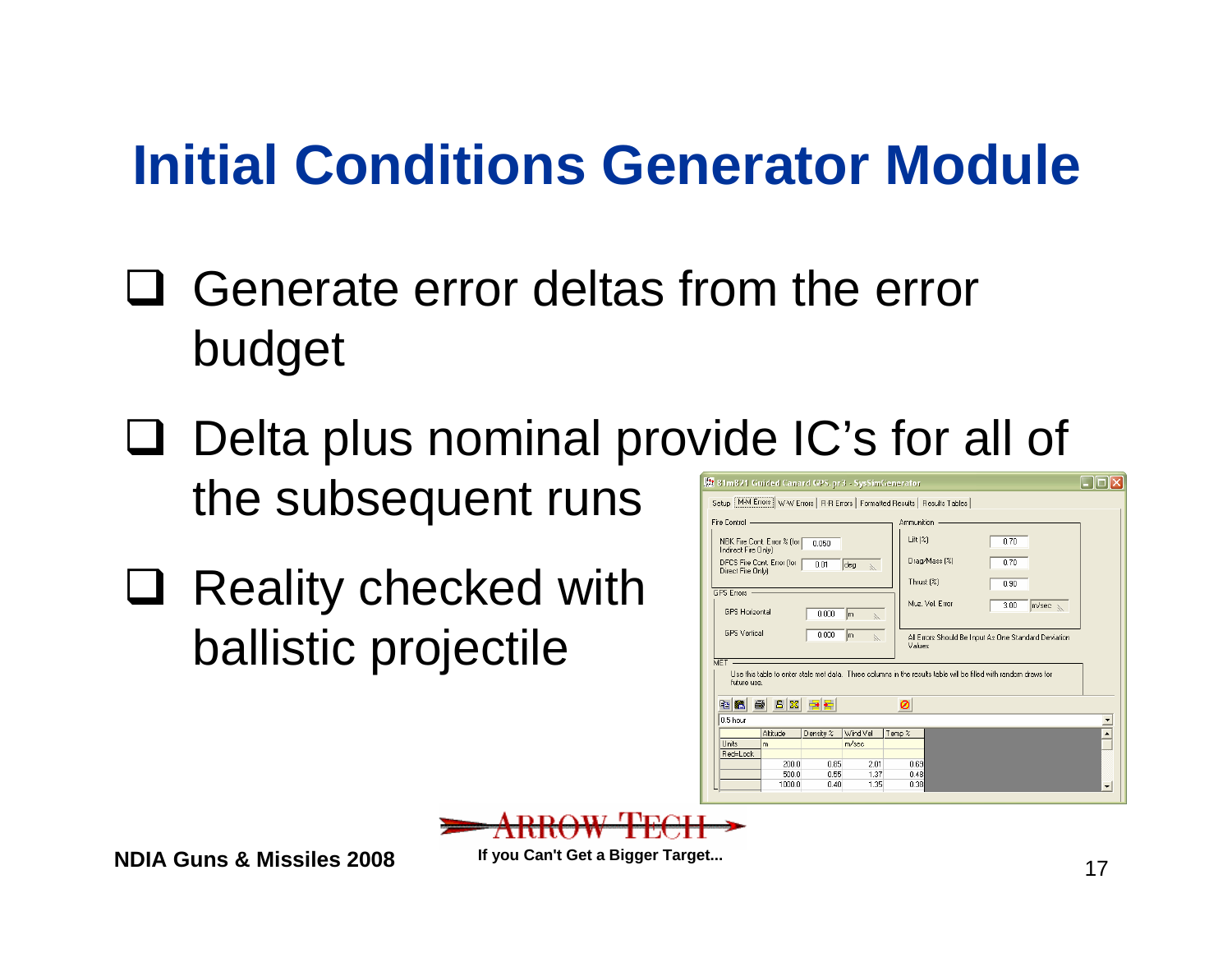# **Build an Automation Script**

#### □ Macro script language

- Based on Visual Basic (EXCEL)
- Projectile extensions added
- □ Build Options
	- Hand Code
	- Use Analysis Bot module
- Q Output text results file or cross plots



**NDIA Guns & Missiles 2008**

 $\sim$  18 **If you Can't Get a Bigger Target...**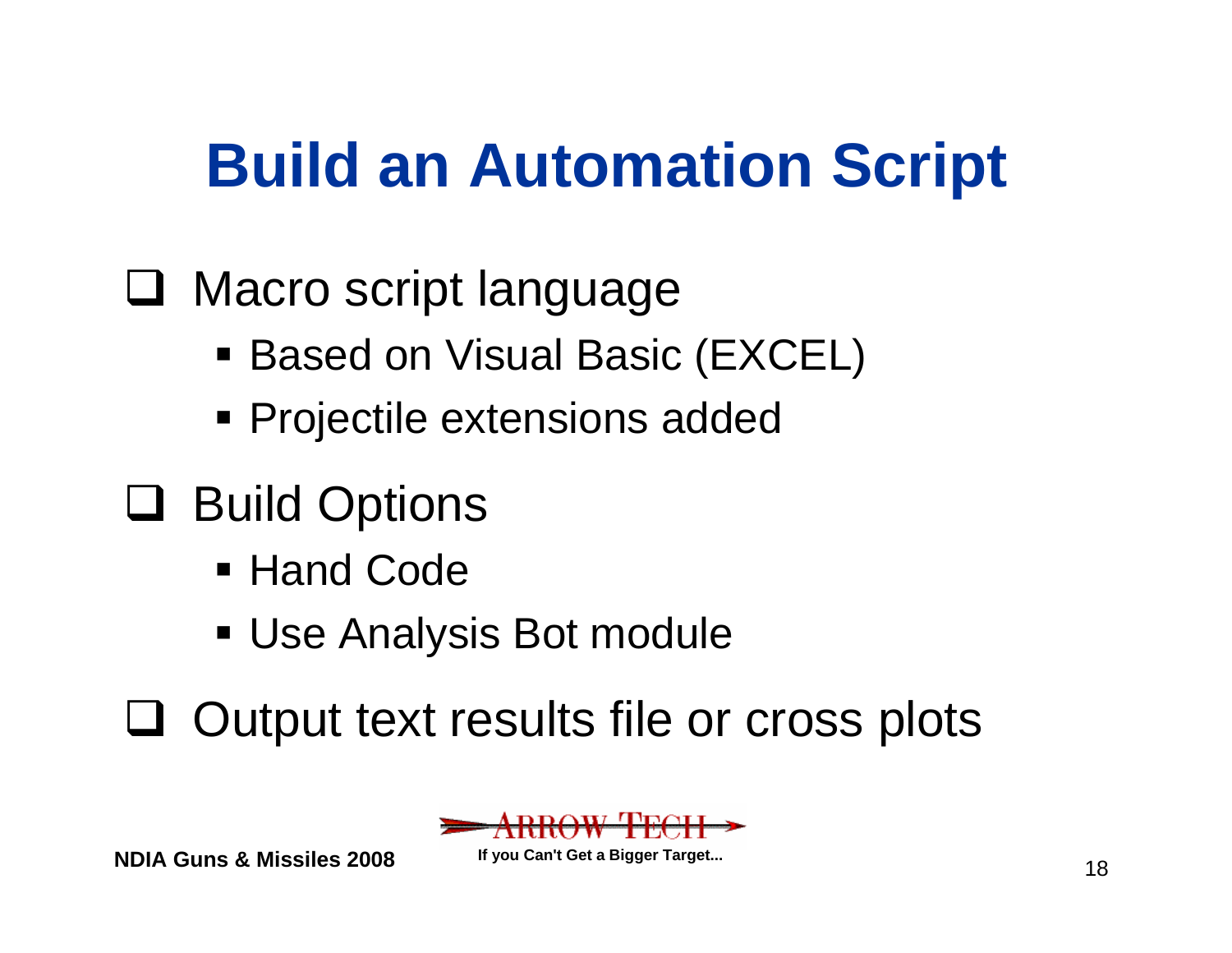# **Recap**

- Built Models & Estimated Aeros 2 hours
- Designed GN&C
	- GPS (modified existing) 2 hours
	- Seeker (new) 8 hours
- $\Box$ Developed Error budget and IC set 2 hours
- $\Box$ Modified existing scripts 1 hour
- $\Box$ Ran Systems simulations 1 hour

#### *Total time invested up to this point ~ 16 hours*



**NDIA Guns & Missiles 2008**

 $19$ **If you Can't Get a Bigger Target...**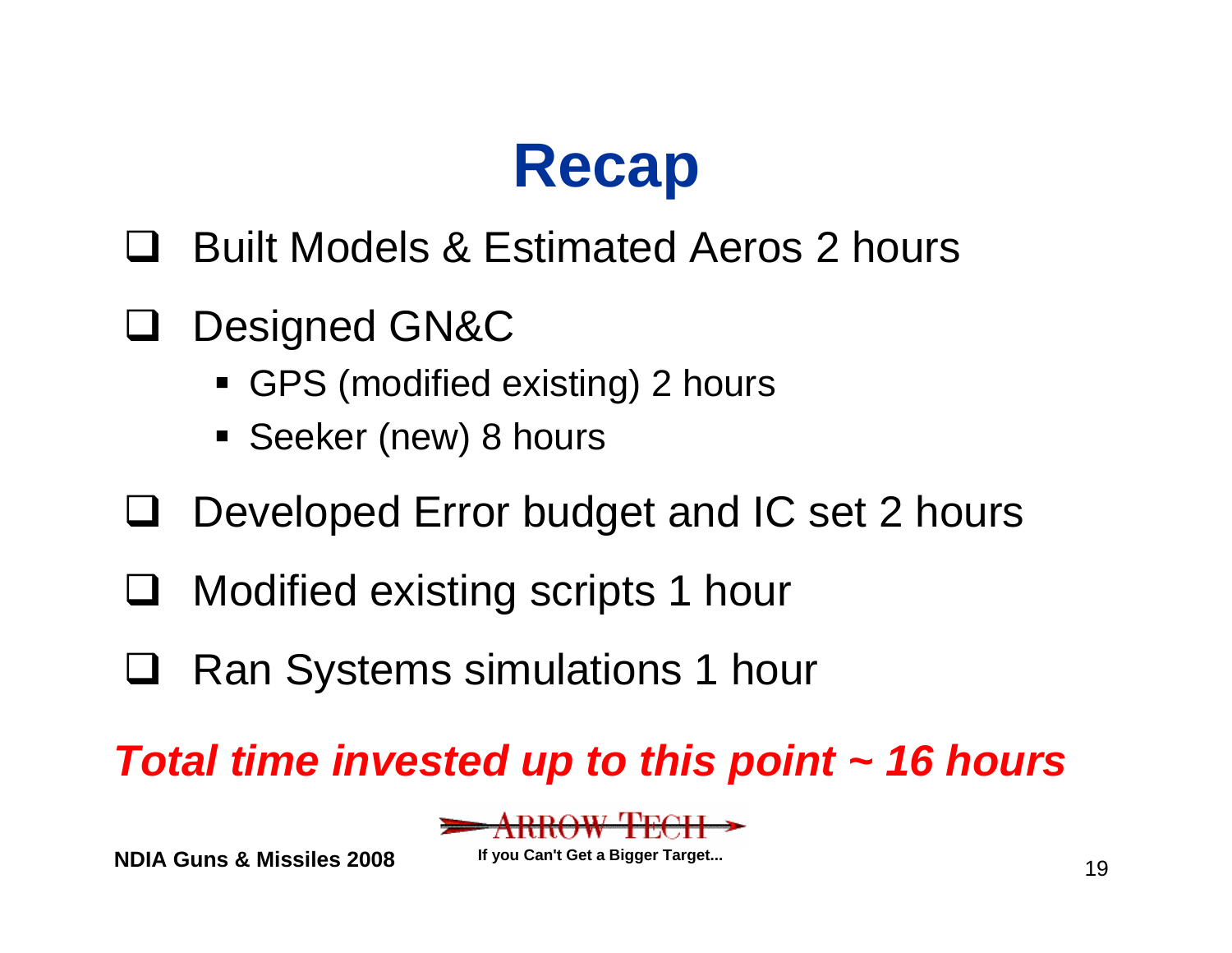# **Conclusions**

- $\Box$  It is possible to streamline the early stage development of a guided projectile
- $\Box$  Tools need to be integrated and inclusive
- $\Box$  System effectiveness comparisons of configuration changes as well as guided projectile performance can be evaluated in a timely manner, using readily available tools.
- $\Box$ Design the projectiles – NOT THE TOOLS



**NDIA Guns & Missiles 2008**

 $\sim$  20 **If you Can't Get a Bigger Target...**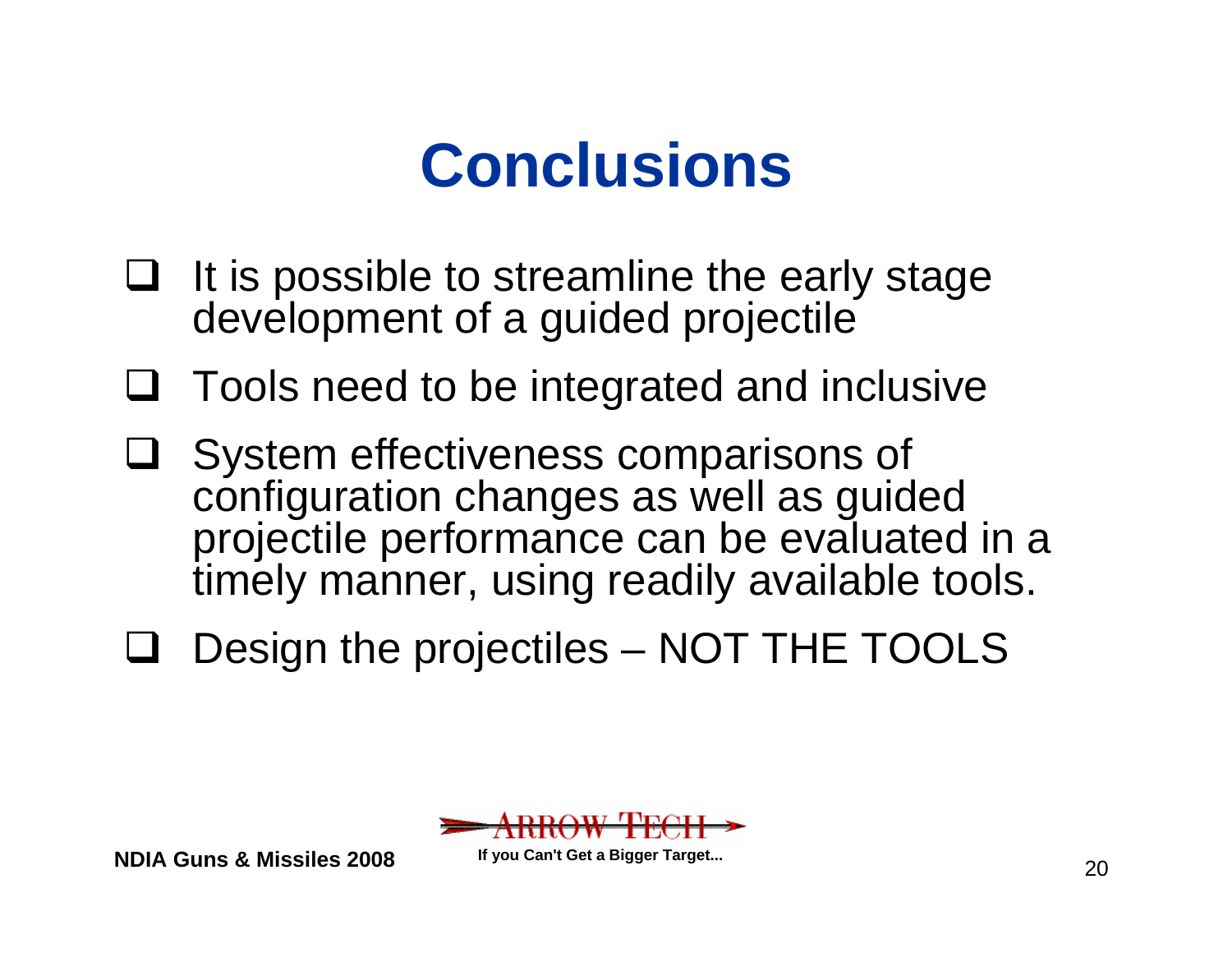

**NDIA Guns & Missiles 2008**

 $\sim$  21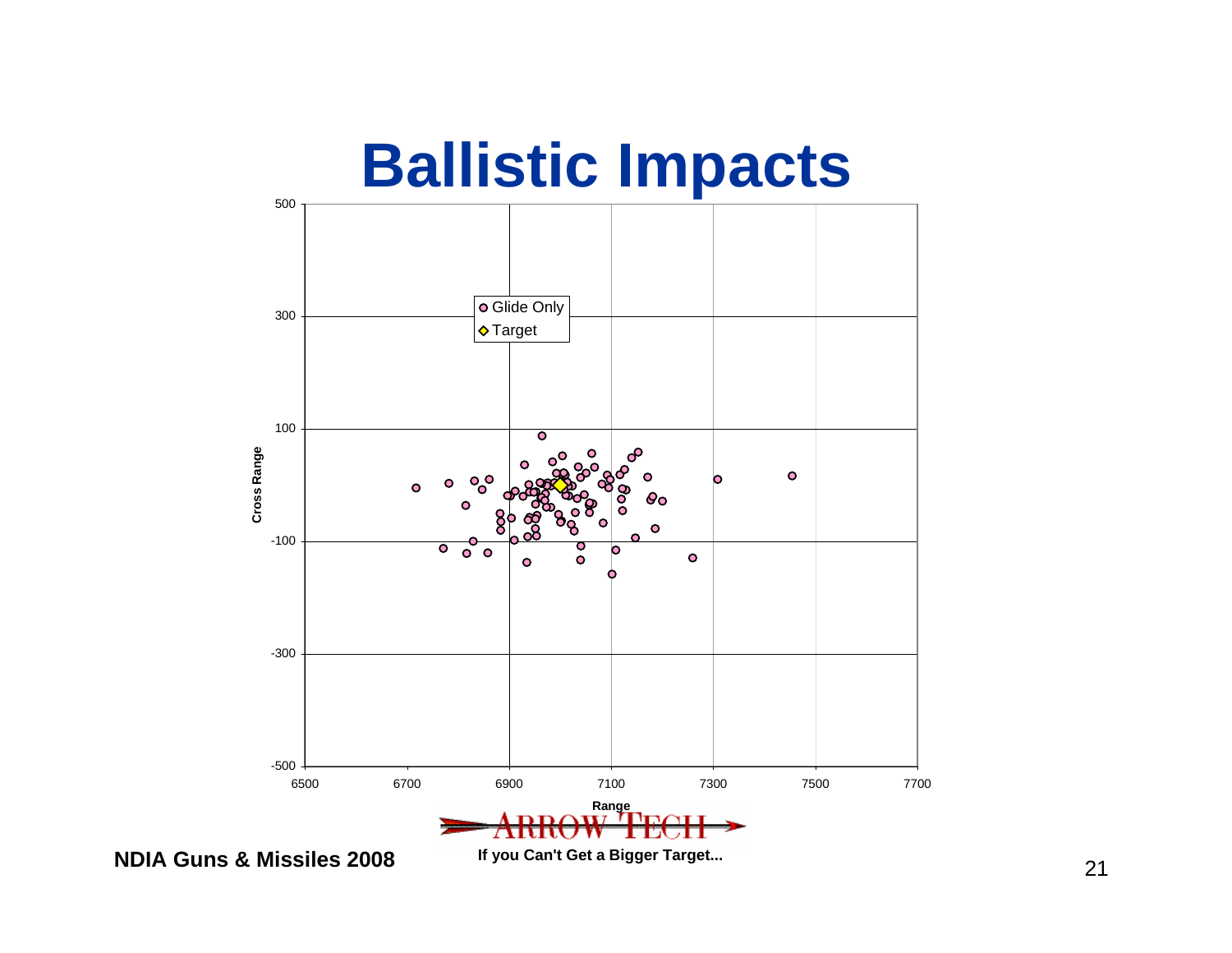#### **Ballistic and Seeker Guided Impacts**



**NDIA Guns & Missiles 2008**

 $\sim$  22 **If you Can't Get a Bigger Target...**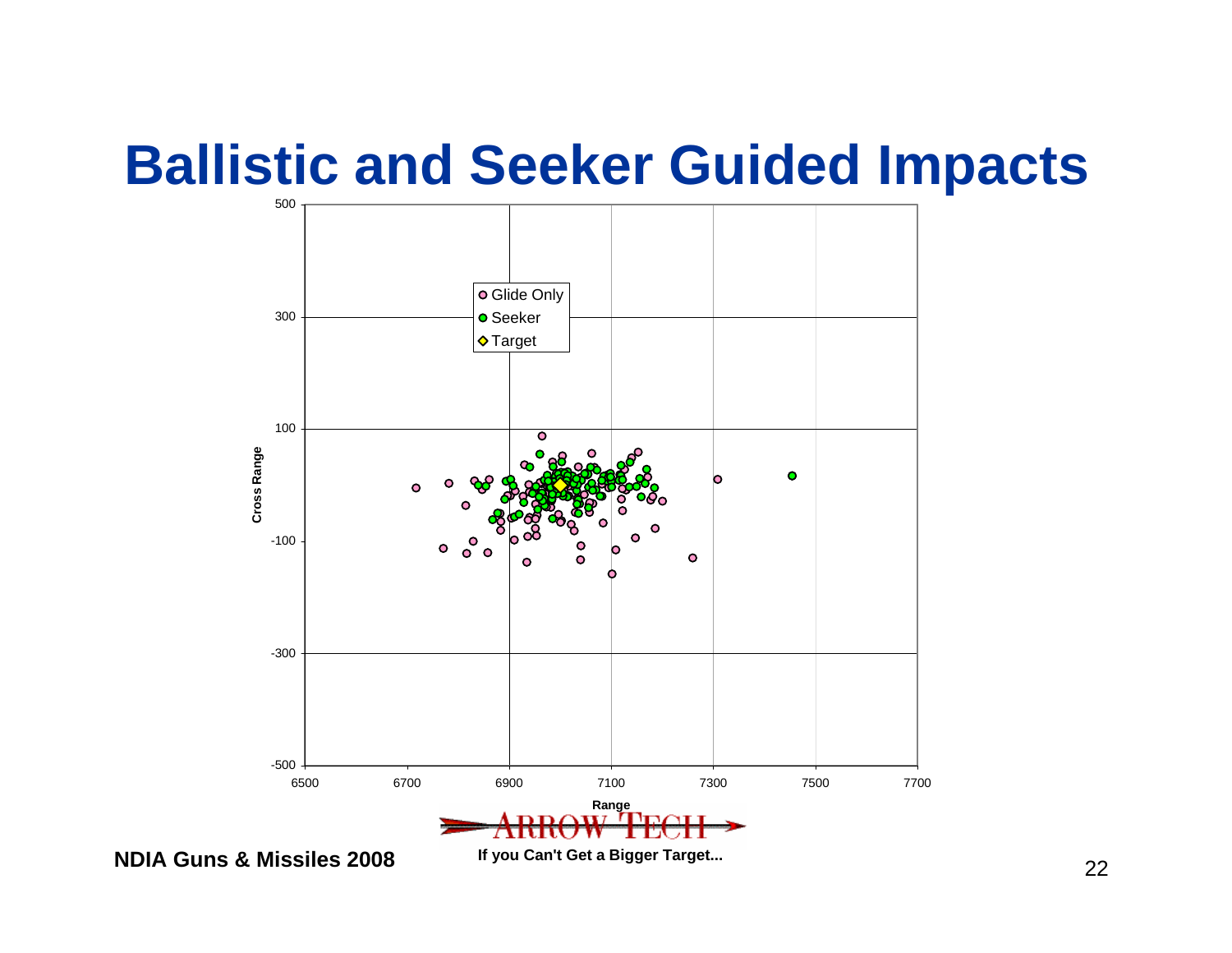

**NDIA Guns & Missiles 2008**

 $\sim$  23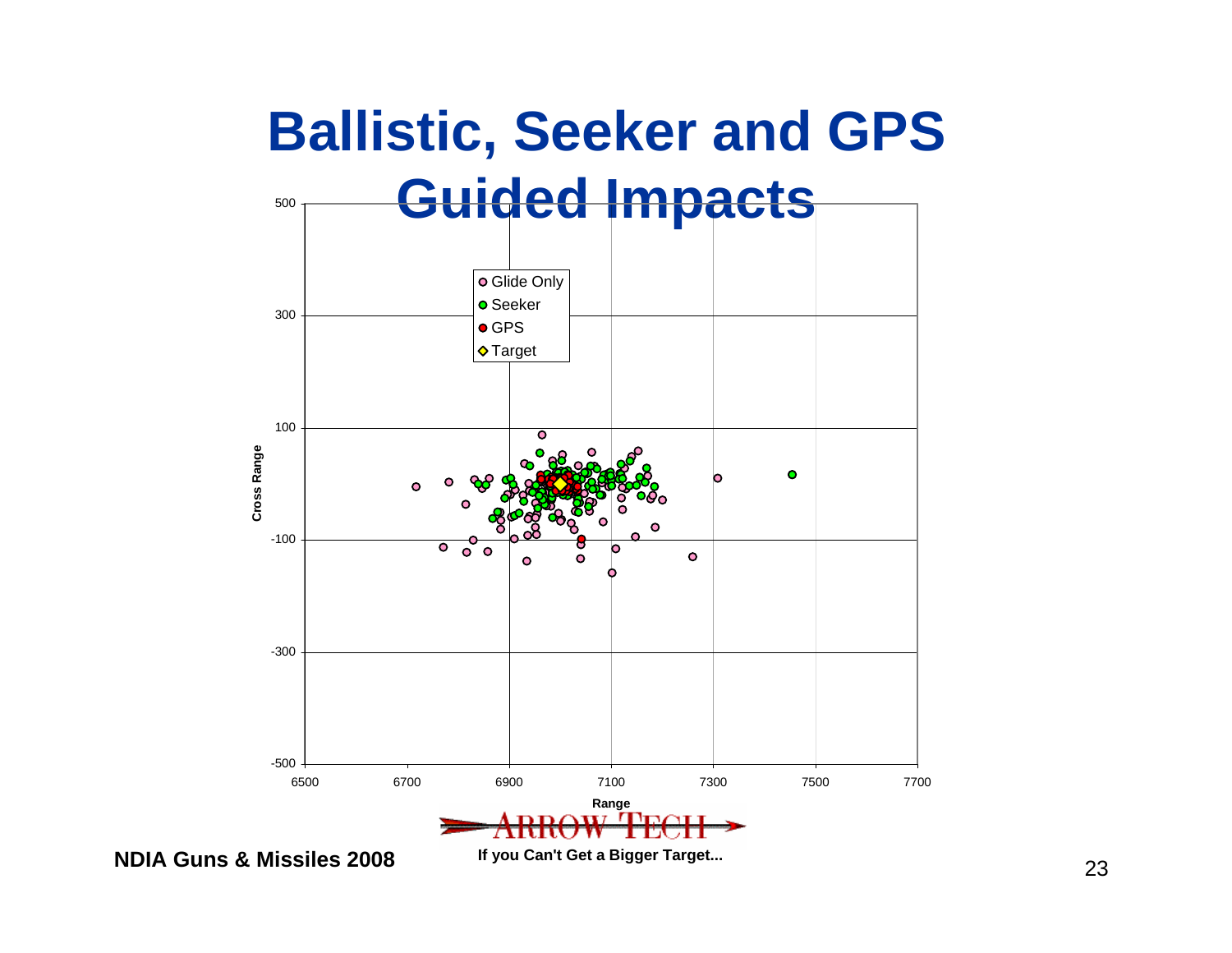# **Results from our Example**

|                                | <b>Range km</b> | <b>CEP</b> m |
|--------------------------------|-----------------|--------------|
| <b>Ballistic</b>               | 5.1             | 96           |
| <b>Ballistic with</b><br>Glide |                 | 106          |
| <b>Seeker Guided</b>           |                 | 68           |
| <b>GPS Guided</b>              |                 | 16           |



**NDIA Guns & Missiles 2008**

 $\sim$  24 **If you Can't Get a Bigger Target...**